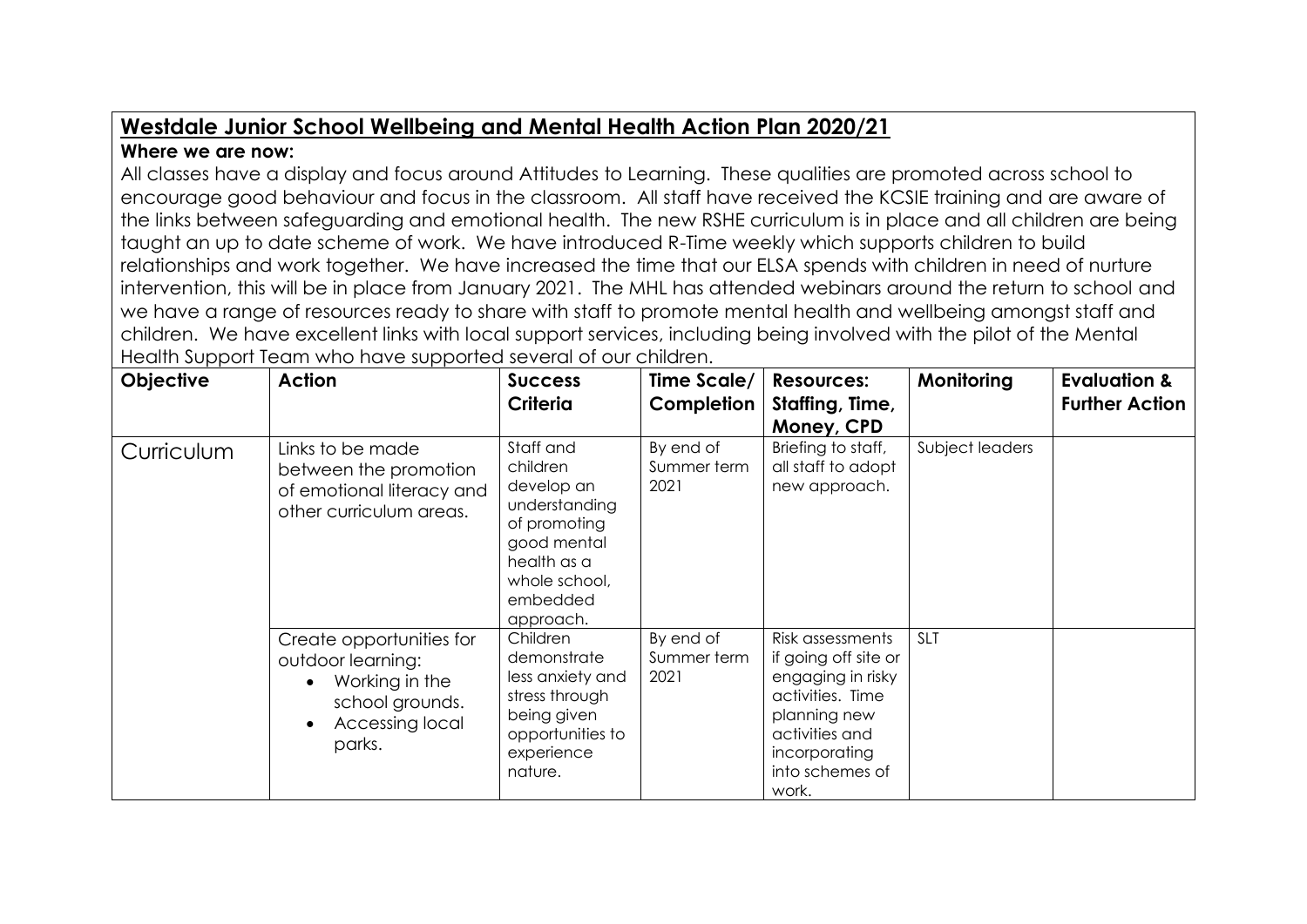|          | Developing links<br>$\bullet$<br>with the local<br>community.                                                                                                                                                                                                                                     | Children<br>develop a<br>feeling of<br>belonging in<br>their<br>community.                                            |                |                                                                                                                                                                       |           |  |
|----------|---------------------------------------------------------------------------------------------------------------------------------------------------------------------------------------------------------------------------------------------------------------------------------------------------|-----------------------------------------------------------------------------------------------------------------------|----------------|-----------------------------------------------------------------------------------------------------------------------------------------------------------------------|-----------|--|
|          | Lessons around<br>emotional and mental<br>health to be monitored<br>and evaluated for<br>impact and pupil<br>progress is assessed.                                                                                                                                                                | Children to<br>receive<br>improved<br>teaching as<br>sessions are<br>selected based<br>on need and<br>effectiveness.  | By Easter 2021 | Staff time for<br>assessing after<br>unit of work $-$ or<br>adapting<br>approach in<br>lesson to<br>incorporate AfL.                                                  | PSHE lead |  |
| Training | All staff to receive<br>training in identifying<br>mental health needs in<br>children. This should be a<br>whole school approach:<br>Training to be<br>delivered to all<br>staff, including<br>support staff.<br>Staff to be made<br>$\bullet$<br>aware of process<br>for<br>escalating/referral. | Staff to feel<br>more confident<br>in identifying<br>need and able<br>to refer/signpost<br>children<br>appropriately. | January 2021   | Staff meeting<br>time for<br>teaching staff.<br>Time for TAs and<br>other staff to<br>receive training.<br>Staff delivering<br>training to<br>prepare and<br>deliver. | MHL/SLT   |  |
|          | Staff identified as<br>wellbeing champions to<br>receive training in<br>supporting staff with<br>mental health needs.                                                                                                                                                                             | Staff feel<br>confident to<br>support<br>colleagues.                                                                  | By Easter 2021 | Staff to have<br>time to access<br>training. Anna<br>Freud 5 steps<br>webinars?                                                                                       | MHL/SLT   |  |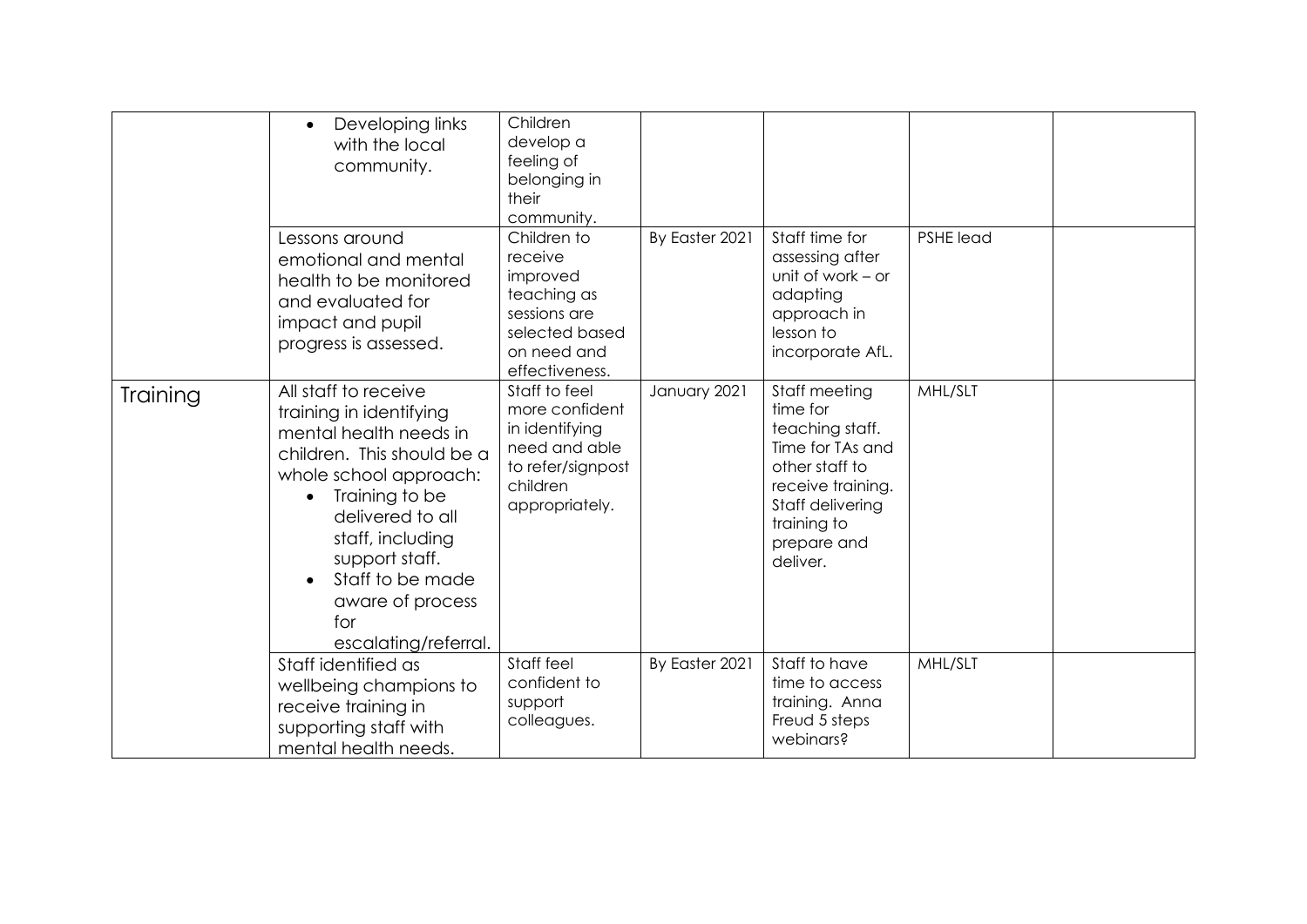|                                        | All staff to receive<br>updated training in<br>emotion coaching.                | Improved<br>behaviour of<br>children,<br>reduction in<br>need to refer for<br>nurture sessions.                                        | By Easter 2021                                                                 | Involvement<br>from EP service<br>in initial training<br>for 1 staff<br>member and<br>then staff<br>meeting/other<br>meeting for<br>training to be<br>cascaded. | MHL        |  |
|----------------------------------------|---------------------------------------------------------------------------------|----------------------------------------------------------------------------------------------------------------------------------------|--------------------------------------------------------------------------------|-----------------------------------------------------------------------------------------------------------------------------------------------------------------|------------|--|
| Vulnerability<br><b>Identification</b> | Regular review meetings<br>to identify pupils in need.                          | Children<br>identified early<br>and needs<br>addressed<br>before<br>becoming<br>severe.<br>All staff aware<br>who need to be<br>aware. | In place by<br>Easter 2021                                                     | Time put aside<br>for staff to meet<br>to discuss pupils.                                                                                                       | <b>SLT</b> |  |
|                                        | Develop a wellbeing<br>scale to use with pupils<br>and share with staff.        | Staff feel<br>confident to<br>deal with<br>concerns and<br>know who to<br>refer/signpost<br>to.                                        | February 2021                                                                  | Leuven scale of<br>Wellbeing and<br>Involvement<br>possible option.<br>Time for some<br>staff to practise<br>with this and<br>then roll out to<br>all staff.    | MHL        |  |
|                                        | Effective routes to be<br>created for self-referral<br>for pupils:<br>Worry box | More staff being<br>approached by<br>children willing<br>to talk.<br>Greater<br>openness                                               | Launch<br>during w/c 1st<br>February 2021<br>to coincide<br>with<br>Children's | Time for MHL to<br>set up display.<br>Staff meeting<br>time for all staff<br>to be briefed<br>(could be at the<br>same time as the                              | MHL/SLT    |  |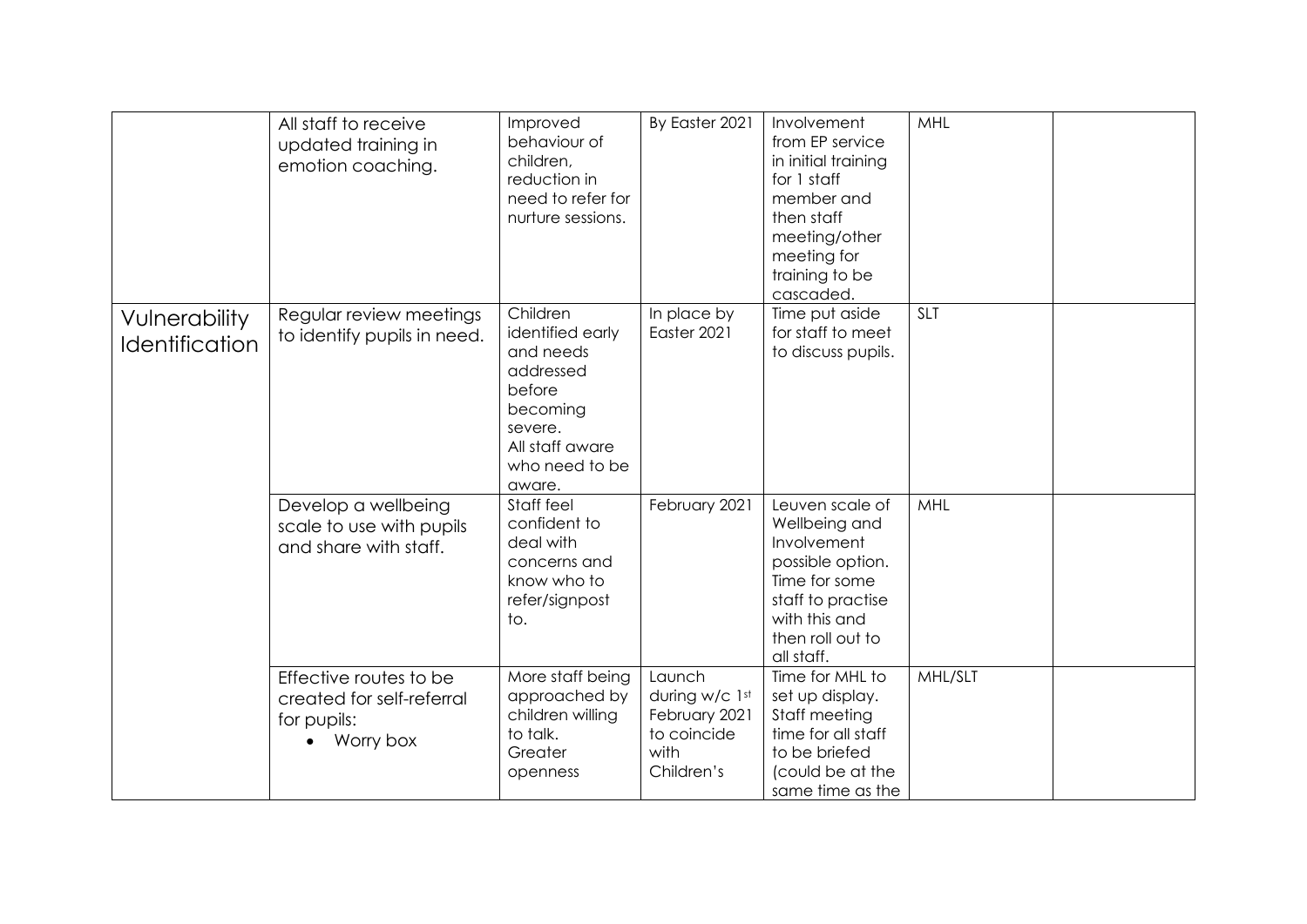| 'How do you feel<br>$\bullet$<br>today?' boards in<br>each classroom.<br>Display in school<br>$\bullet$<br>offering advice.<br>'Look, Listen, Link'<br>message.<br>Children to be<br>$\bullet$<br>offered options<br>amongst staff who<br>they can<br>approach to seek<br>support.                                                            | amongst<br>children.<br>Improved<br>behaviour in<br>classrooms and<br>on playground.<br>Fewer distressed<br>children.                                                                                                                                                                  | Mental<br>Health week                                                                                          | mental health<br>training).<br>Staff time to set<br>up class boards.                  |          |  |
|-----------------------------------------------------------------------------------------------------------------------------------------------------------------------------------------------------------------------------------------------------------------------------------------------------------------------------------------------|----------------------------------------------------------------------------------------------------------------------------------------------------------------------------------------------------------------------------------------------------------------------------------------|----------------------------------------------------------------------------------------------------------------|---------------------------------------------------------------------------------------|----------|--|
| Clear signposting to be<br>provided for parents to<br>access support for their<br>child or themselves:<br>Wellbeing button<br>on website linking<br>to in school<br>information and<br>services that can<br>be accessed out<br>of school.<br>'Look, Listen, Link'<br>$\bullet$<br>message to be<br>promoted in<br>school and with<br>parents. | Improved<br>relations with<br>parents and<br>school.<br>Fewer queries in<br>school as some<br>parents able to<br>manage issues<br>at home or self-<br>refer.<br>General<br>awareness and<br>understanding<br>of 'Look, Listen,<br>Link' message<br>and 'How do<br>you feel<br>today?'. | Launch<br>during w/c 1st<br>February 2021<br>to coincide<br>with<br>Children's<br>Mental<br><b>Health week</b> | Luke to be<br>contacted<br>about website<br>button.<br>MHL time to<br>update website. | MHL/SLT  |  |
| Clear assessment<br>processes to be in place                                                                                                                                                                                                                                                                                                  | Improved<br>progress<br>amongst<br>children                                                                                                                                                                                                                                            | From January<br>2021                                                                                           | Time for MHL<br>and ELSA to<br>discuss and set                                        | MHL/ELSA |  |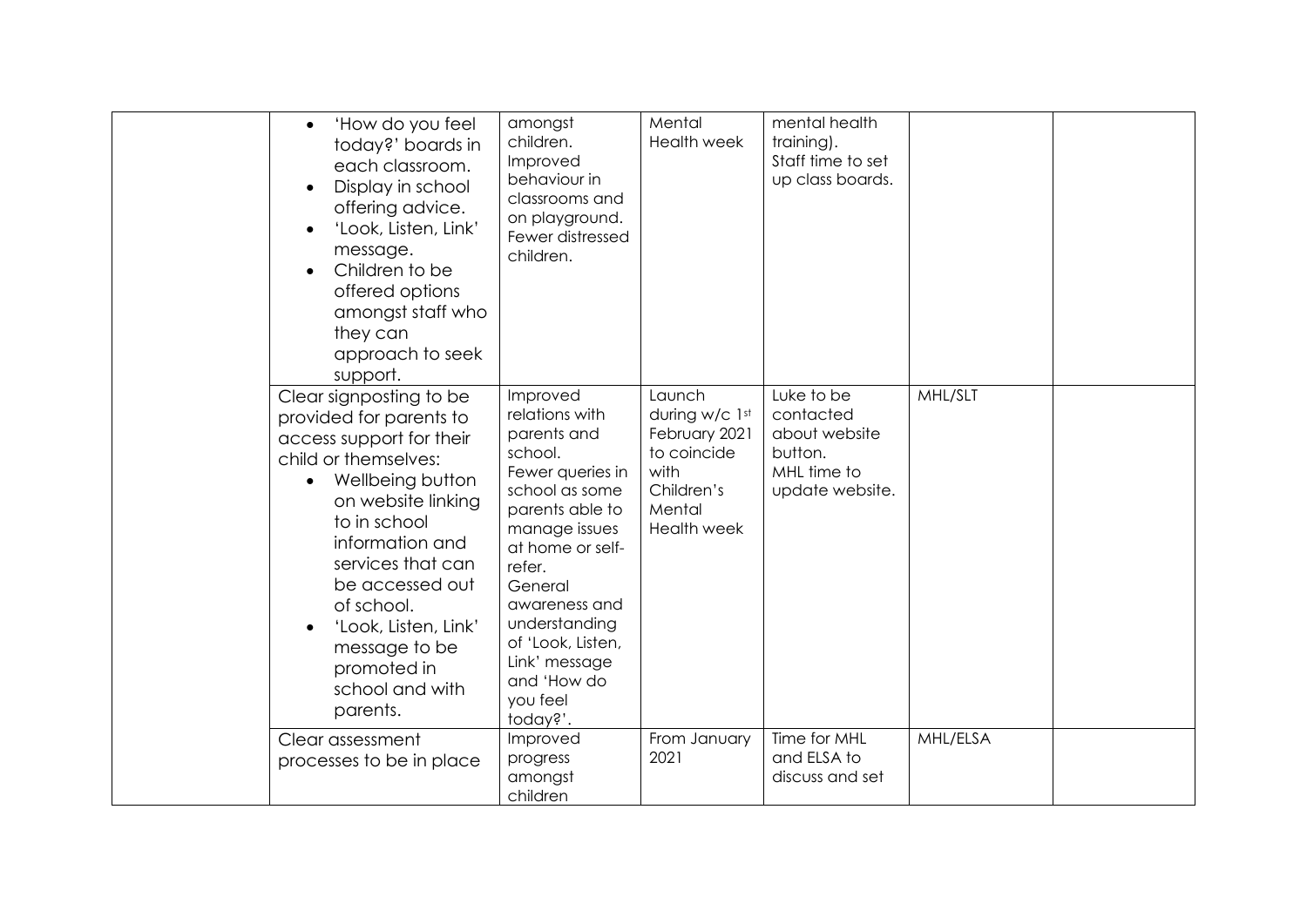|                    | to identify a child's<br>specific needs:<br>Initial session with<br>$\bullet$<br>ELSA for<br>assessment.<br>Effective process<br>$\bullet$<br>for ELSA to assess<br>each session (AfL).<br>Effective process<br>$\bullet$<br>for keeping class<br>teachers informed<br>of child's progress.<br>MHL to keep<br>$\bullet$<br>records of each<br>child attending<br>nurture. | accessing<br>nurture sessions.<br>Improved<br>communication<br>between staff<br>involved with<br>the child.                     |                                  | up new<br>processes.                                                                                    |            |  |
|--------------------|---------------------------------------------------------------------------------------------------------------------------------------------------------------------------------------------------------------------------------------------------------------------------------------------------------------------------------------------------------------------------|---------------------------------------------------------------------------------------------------------------------------------|----------------------------------|---------------------------------------------------------------------------------------------------------|------------|--|
| Staff<br>Wellbeing | <b>Staff Stress Management</b><br>policy to be introduced,<br>reviewed and updated.                                                                                                                                                                                                                                                                                       | Staff aware of<br>policy and have<br>better<br>understanding<br>of who to<br>contact if they<br>need support.                   | By end of<br>Summer term<br>2021 | Time for<br>SLT/Nova to<br>implement and<br>for this to be<br>shared with staff.                        | <b>SLT</b> |  |
|                    | Staff to know who to<br>contact in school if they<br>need emotional support:<br>3 members of staff<br>to be identified as<br>wellbeing<br>champions.<br>Process to be<br>agreed for how<br>staff contact the                                                                                                                                                              | Staff feel<br>improved sense<br>of wellbeing<br>through support<br>network in<br>school.<br>Staff feel<br>decreased<br>anxiety. | By Easter 2021                   | Involvement of<br>staff, initial<br>meetings to set<br>up initiative as<br>well as initial<br>training. | <b>SLT</b> |  |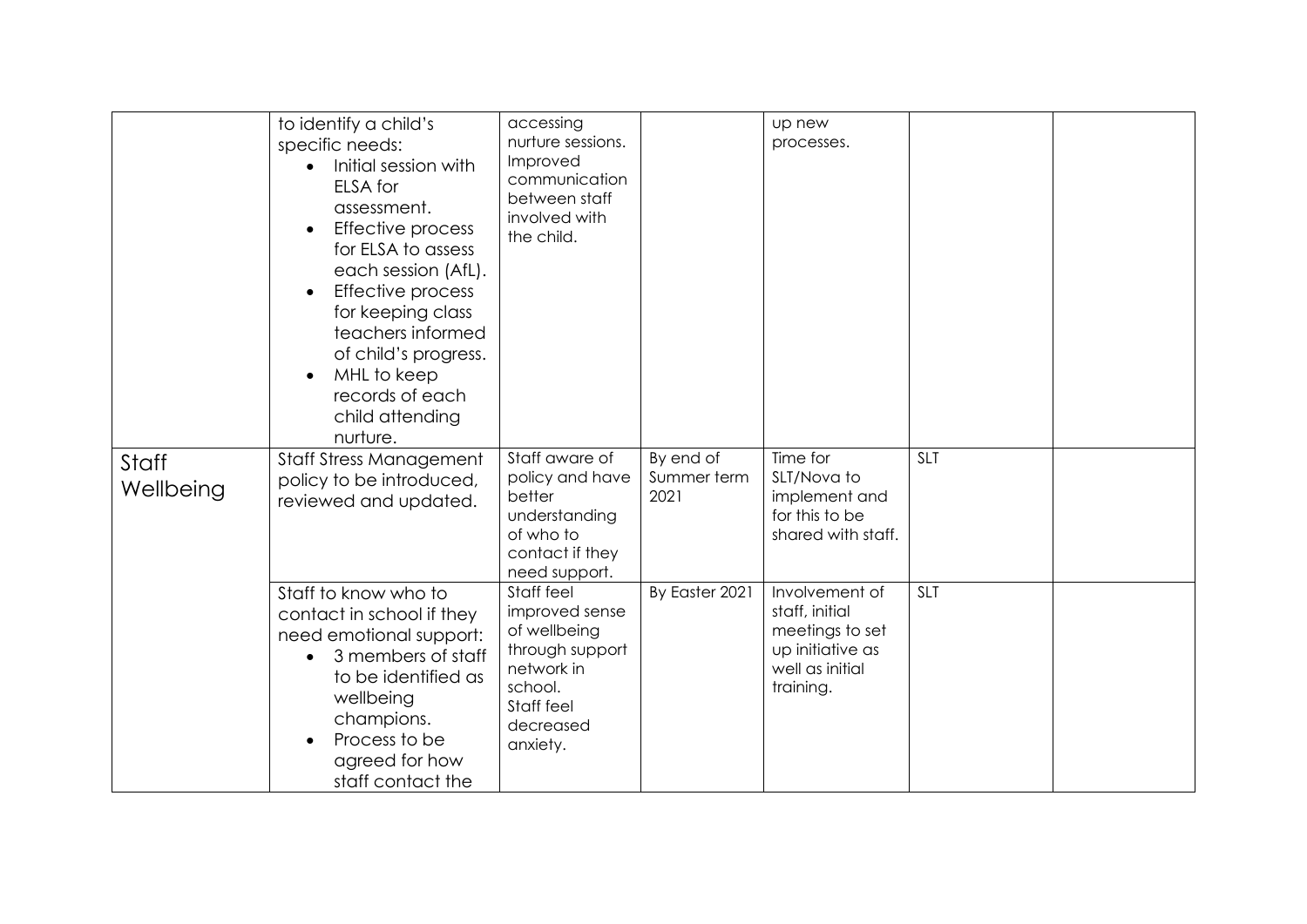|  | wellbeing<br>champions.                                                                                                                                                                         |                                                                                                                                                                   |                      |                                                                                                                                              |                                         |  |
|--|-------------------------------------------------------------------------------------------------------------------------------------------------------------------------------------------------|-------------------------------------------------------------------------------------------------------------------------------------------------------------------|----------------------|----------------------------------------------------------------------------------------------------------------------------------------------|-----------------------------------------|--|
|  | Staff to be encouraged<br>to take a break during<br>the day:<br>Free fruit and milk<br>for drinks to be<br>available in the<br>staffroom.<br>Lunchtime in the<br>staffroom to be<br>encouraged. | Staff take a<br>break and feel<br>improved<br>wellbeing.                                                                                                          | From January<br>2021 | SB to source fruit<br>and milk.<br>Cost of fruit and<br>milk.                                                                                | SLT/Staff<br>wellbeing<br>champions     |  |
|  | Staff views to be<br>collected around mental<br>health and wellbeing:<br>Suggestion box.<br>$\bullet$<br>Survey.                                                                                | Staff are able to<br>share thoughts,<br>helping to<br>decrease<br>anxiety.                                                                                        | By Easter 2021       | MHL/SLT to set<br>up survey of<br>staff.<br>Time to review<br>results of box<br>and survey and<br>then review<br>action plan<br>accordingly. | MHL/SLT/Staff<br>wellbeing<br>champions |  |
|  | All staff to be reminded<br>of email curfew.                                                                                                                                                    | Staff feel able to<br>take a break in<br>the weekends<br>and evenings.                                                                                            | January 2021         | Reminders to<br>staff via email<br>and in meetings.                                                                                          | <b>SLT</b>                              |  |
|  | Wellbeing board to be<br>created in the staffroom:<br>Look, listen, link<br>$\bullet$<br>message.<br>Westfield Health<br>information.                                                           | Staff understand<br>who to contact<br>if they need<br>support, have<br>access to some<br>self-help<br>strategies and<br>feel decreased<br>anxiety as a<br>result. | By Easter 2021       | Time for MHL to<br>create staff<br>board.                                                                                                    | MHL/Staff<br>wellbeing<br>champions     |  |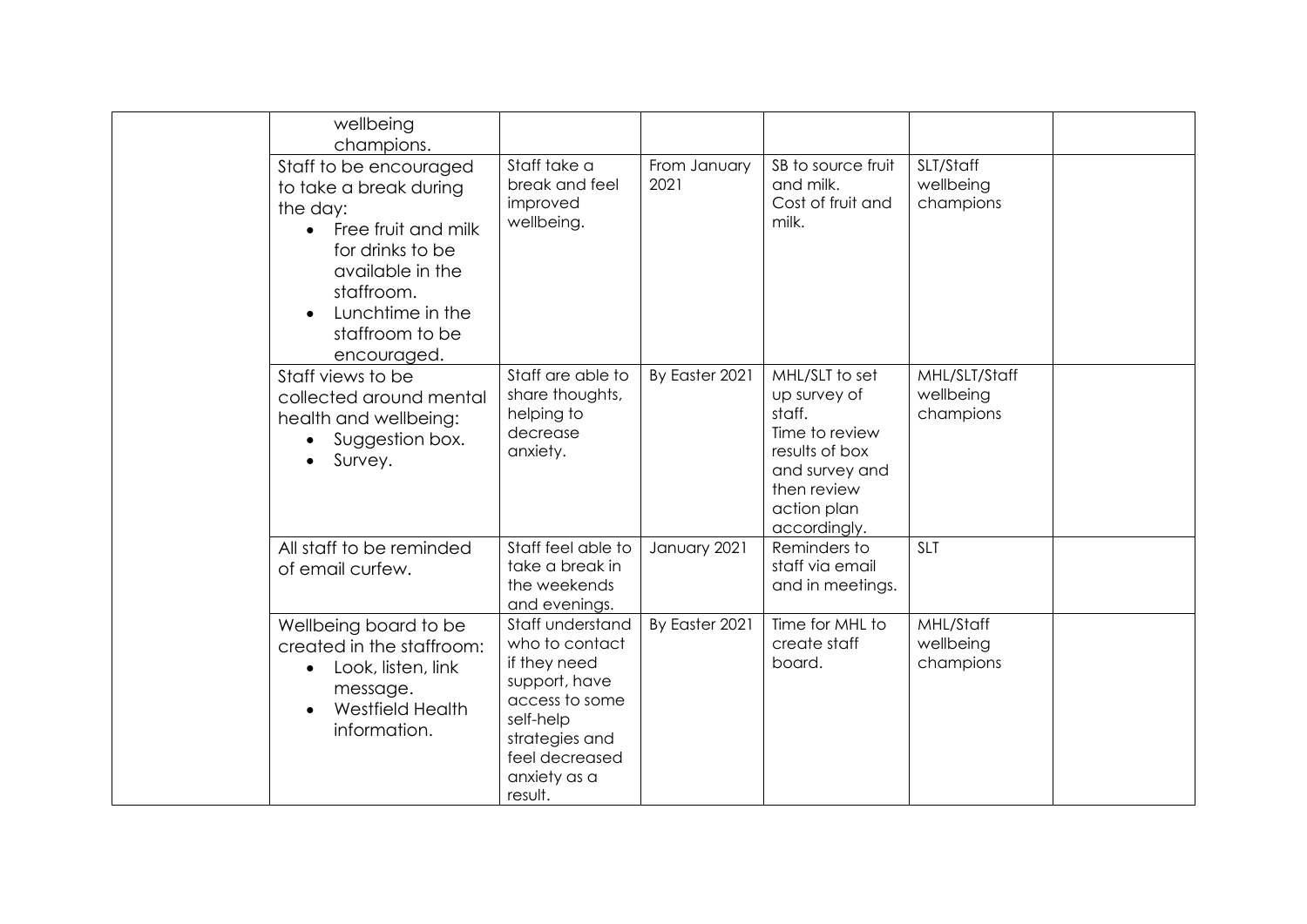| Integration | Commitment to mental<br>health to be referenced<br>in SIP, mission statement<br>and other key<br>documents.                                                                                                                    | School<br>community feel<br>confidence in<br>the high profile<br>of mental health<br>and wellbeing.                             | By end of<br>summer term<br>2021 | SLT time to adjust<br>information<br>where<br>necessary.                                                                                                                                                                                                                         | <b>SLT</b> |  |
|-------------|--------------------------------------------------------------------------------------------------------------------------------------------------------------------------------------------------------------------------------|---------------------------------------------------------------------------------------------------------------------------------|----------------------------------|----------------------------------------------------------------------------------------------------------------------------------------------------------------------------------------------------------------------------------------------------------------------------------|------------|--|
|             | Relevant policies such as<br>Safeguarding,<br>Confidentiality, PSHE,<br>Equality, Behaviour and<br>Anti-Bullying to be owned<br>and implemented by the<br>whole school and<br>regularly reviewed.                              | School<br>community feel<br>ownership of<br>policies and<br>confidence in<br>them.                                              | By end of<br>summer term<br>2021 | SLT to to share<br>with staff and<br>arrange time for<br>staff to be part<br>of review<br>process.                                                                                                                                                                               | <b>SLT</b> |  |
|             | A range of interventions<br>to be employed to<br>support children with<br>their emotional health<br>and wellbeing:<br>Request funding<br>$\bullet$<br>for 'Theraplay'<br>training.<br>Investigate 'Forest<br>School' training. | Improved<br>behaviour and<br>mental health<br>amongst<br>children who<br>have not<br>progressed with<br>other<br>interventions. | By end of<br>summer term<br>2021 | Theraplay $-$<br>funding cost<br>approximately<br>£800 OR time for<br>staff member to<br>apply for<br>funding.<br>Time for staff<br>member to<br>attend minimum<br>2 days of<br>training.<br>Forest School<br>training: £567.<br>Time for staff<br>member to<br>attend training. | SLT/MHL    |  |
|             | Pupil Voice to be<br>integrated across the<br>whole school:<br>Pupil survey.<br>$\bullet$                                                                                                                                      | Children feel<br>ownership of<br>new initiatives<br>around                                                                      | By end of<br>summer term<br>2021 | Time for MHL or<br>SLT to produce<br>and share<br>survey.                                                                                                                                                                                                                        | SLT/MHL    |  |